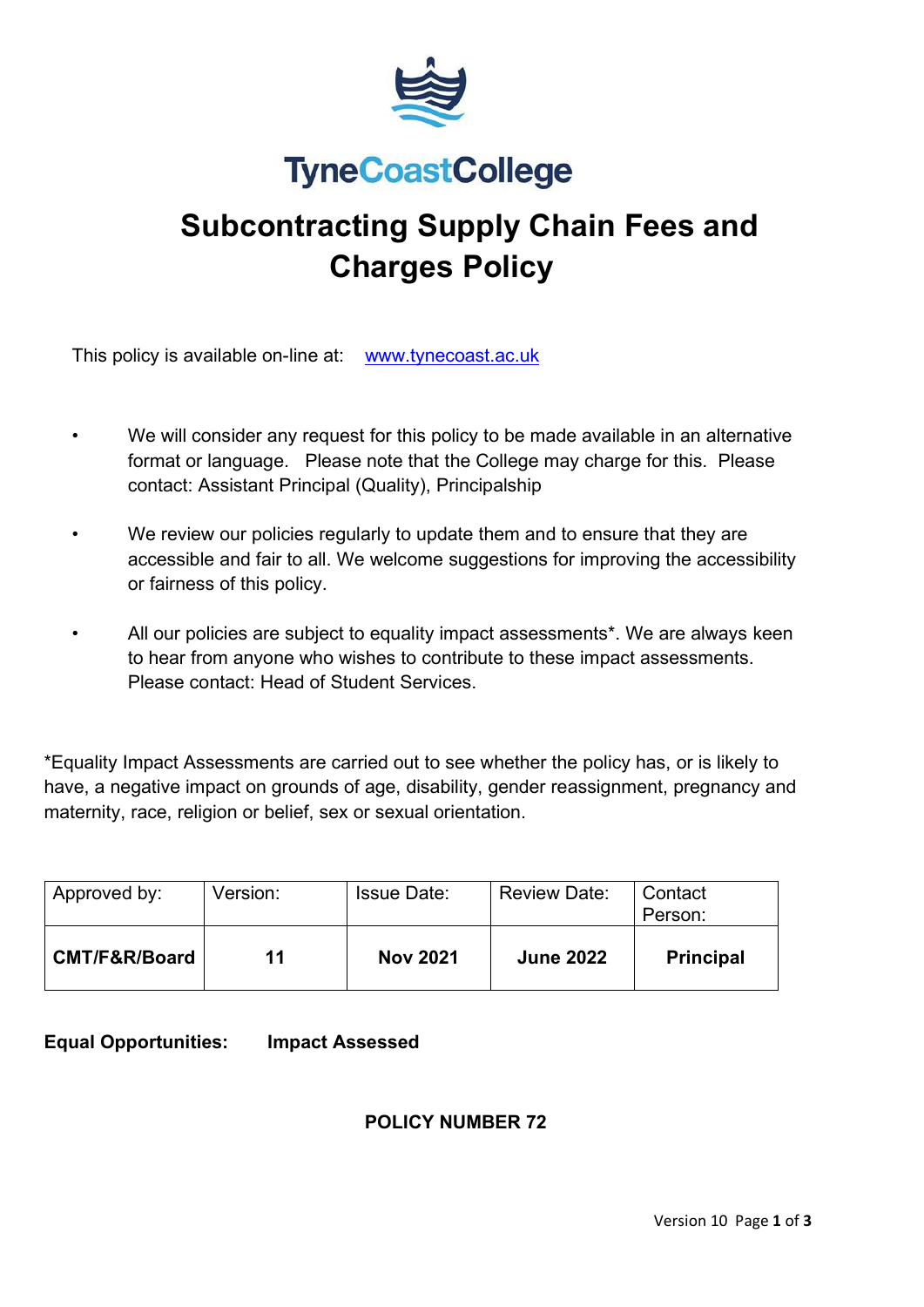### **1. Policy Statement and Rationale**

Tyne Coast College is committed to providing outstanding educational opportunities to the benefit of the students and communities we serve. In order to achieve this and enhance the quality of the offer, we have taken the decision to subcontract some of our provision to partner organisations that can support our mission, vision and values.

Our rationale for subcontracting provision is to achieve one or more of the following:

- Enhance the opportunities available to students
- Fill gaps in niche or expert provision or provide better access to training facilities
- Support better geographical access for students
- Provide an entry point for disadvantaged groups
- Support individuals who share protected characteristics where there might otherwise be gaps

We do not subcontract delivery to meet short term funding objectives and the specific rationale for entering into subcontracting arrangements will be clearly identified at the start of the subcontracting process and reviewed annually.

#### **2. Scope**

This policy applies to all potential and current partner organisations delivering ESFA funded provision through a subcontract arrangement with the college.

#### **3. Management Fees**

The management fee retained by the college is calculated as a percentage of the total contract value. Fees are specific to each subcontract arrangement based on the delivery model, level of support required, and level of risk associated with the delivery. They do not exceed 20%. Fees are clearly identified at the start of the subcontracting process and reviewed annually.

Management fees are retained to cover the following:

- Contract management, including quality assurance and oversight
- Administration, including data returns, processing of registrations and certifications
- Collecting and reviewing due diligence
- Ensuring compliance with audit requirements
- Any other support as required

#### **4. Monitoring Arrangements**